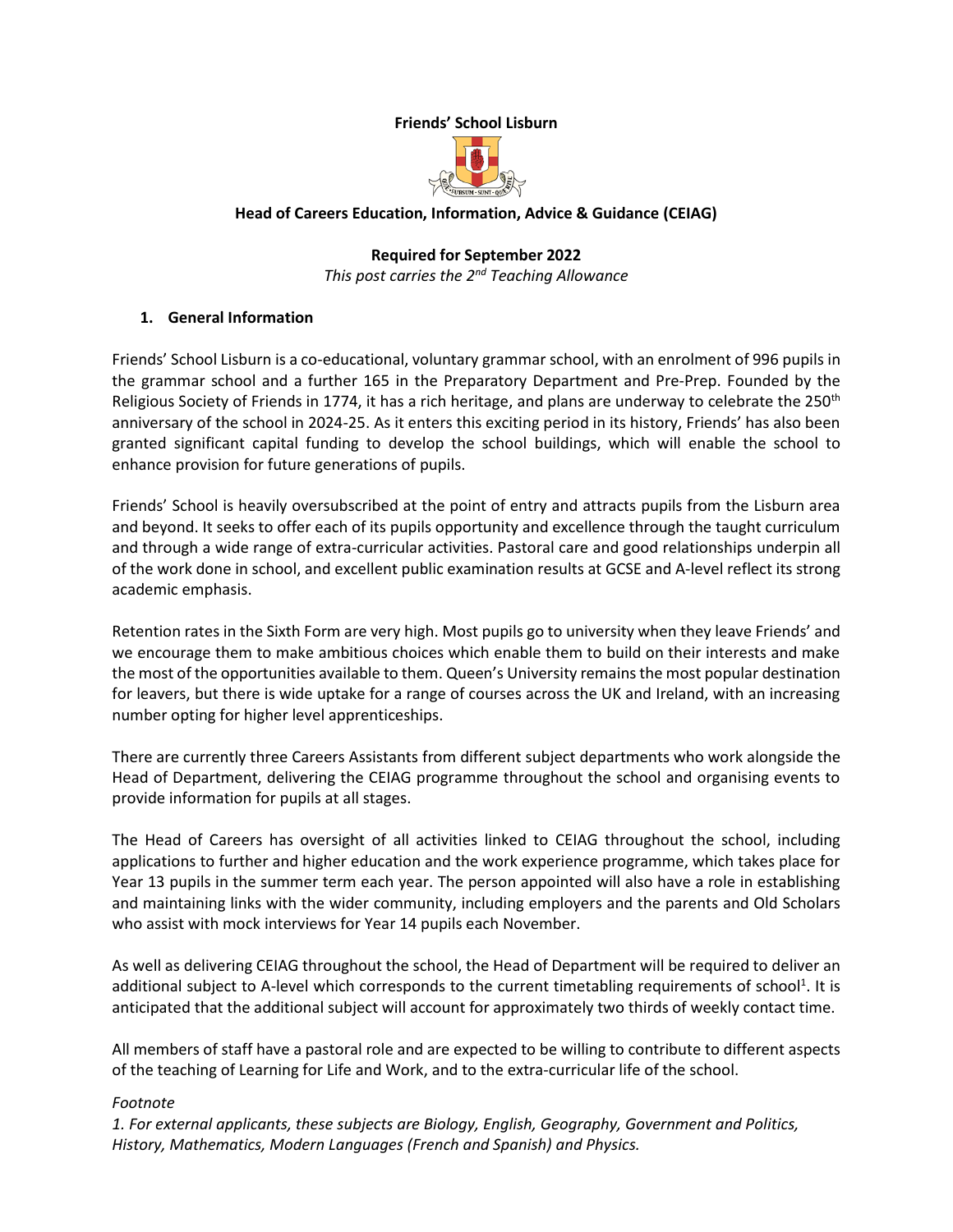## **2. Duties of the Head of CEIAG**

Heads of Departments occupy a senior role in the leadership structure of the School. They attend regular Heads of Department meetings and, in addition to their own departmental planning, contribute to whole school development planning. The Head of CEIAG reports to the Vice-Principal with oversight of the curriculum, and is responsible to the Board of Governors through the Principal for all aspects of the CEIAG curriculum in School. The areas of responsibility are set out below.

## **A Departmental organisation**

The Head of CEIAG will:

- i. Define and implement the aims and objectives of the Department, in consultation with the school leadership team;
- ii. Draw up action plans linked to the School Development Plan and evaluate progress towards achieving the priorities set down;
- iii. Construct CEIAG schemes of work for each year group, monitor their implementation throughout the year, and review them annually;
- iv. Be aware of developments in CEIAG, and respond to them appropriately;
- v. Ensure that the requirements of the NI Curriculum in CEIAG are met;
- vi. Produce, select and review appropriate materials;
- vii. Monitor and evaluate departmental procedures and the effectiveness of learning and teaching in the department, and report to the school leadership team.

## **B Pupil progress**

The Head of CEIAG will:

- i. Oversee and organise a structured advice and guidance programme for all pupils, particularly at transition stages;
- ii. Coordinate the Employability strand of the Learning for Life and Work programme at KS3;
- iii. Coordinate the Work Experience Programme for Year 13 pupils, developing links with employers and overseeing visits to pupils on placement;
- iv. Provide school leavers with appropriate advice and up-to-date information on applications to further and higher education, higher level apprenticeships, gap years and employment;
- v. Coordinate the submission of UCAS applications, including Oxbridge entries, providing advice to pupils about personal statements and contributing to the writing of references;
- vi. Be available in school to offer guidance to pupils in August when results are issued;
- vii. Oversee arrangements for mock interviews for Year 14 pupils;
- viii. Organise and promote events, exhibitions and presentations to provide information to pupils and parents, including an annual Careers Fair;
- ix. Liaise with Year Teachers and the SENCo to provide specific guidance to individual pupils;
- x. Liaise with parents through parents' meetings and at other appropriate times, and organise Careers talks and subject choice interviews for parents of pupils in Years 10, 12 and 14.
- xi. Oversee and facilitate links with external agencies including the Careers Service, Young Enterprise, universities and FE colleges.

# **C Personnel**

The Head of CEIAG will:

i. Be responsible for the effective deployment of teaching staff in the Department;

## *Footnote*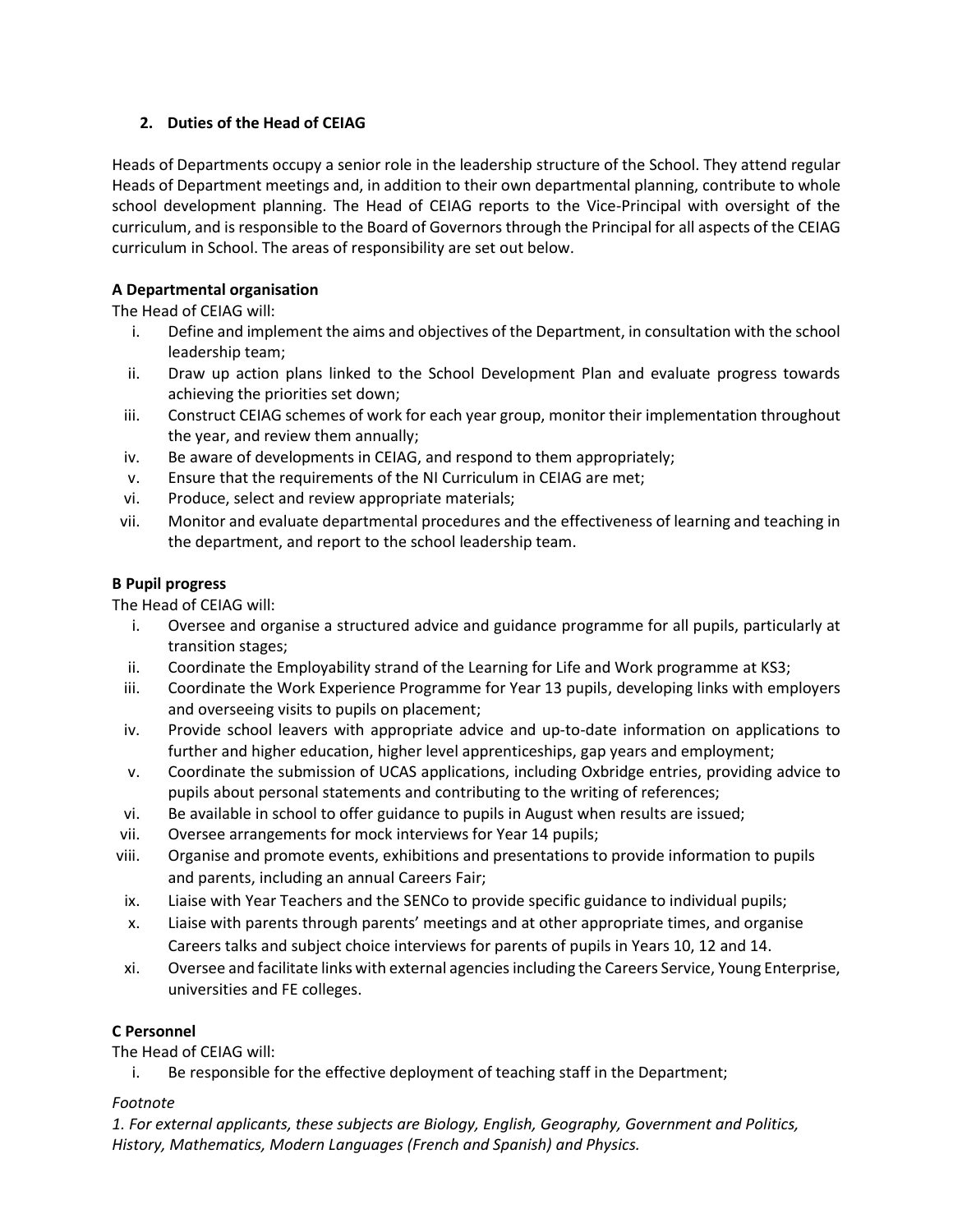- ii. Encourage subject-related staff development;
- iii. Encourage good communications and a cooperative team approach in the department and across other departments, as appropriate;
- iv. Organise departmental meetings at a frequency agreed with the Principal and provide the Vice-Principal with the agenda and minutes;
- v. Monitor and evaluate the work of staff in the department, and act as a reviewer in the PRSD process;
- vi. Provide whole-school staff training as appropriate;
- vii. Supervise the work of any ancillary staff allocated to the department.

#### **D Administration**

The Head of CEIAG will:

- i. Arrange, in accordance with school policy, the requisitions of resources used by the department;
- ii. Be responsible for statistical returns, including reports on leavers' destinations, and general administration;
- iii. Make appropriate provision for the Health and Safety of pupils and staff in the department;
- iv. Be responsible for the provision of appropriate displays in the department and around the School;
- v. Maintain a Careers Library for all pupils;
- vi. Maintain the departmental handbook;
- vii. Ensure that all facilities used by the department are well cared for.

#### **E General**

In addition to the professional duties of a subject teacher, the person appointed will be required to:

- i. Share in the supervision duties undertaken by all members of staff;
- ii. Contribute to the teaching of Learning for Life and Work;
- iii. Attend parent teacher consultation meetings and communicate with parents in a professional manner in relation to the progress of pupils;
- iv. Make a contribution to the programme of extra-curricular activities offered at Friends' School;
- v. Carry out any other duties which may reasonably be expected of a teacher in the School.

## **3. Personnel Specification**

#### **1. Qualifications**

| Essential        | 1.1 | An Honours Degree (2:2 or above) in a subject which corresponds to the<br>timetabling needs of the school <sup>1</sup> ; |
|------------------|-----|--------------------------------------------------------------------------------------------------------------------------|
|                  | 1.2 | A teaching qualification recognised by the Department of Education (NI);                                                 |
| <b>Desirable</b> | 1.3 | An Honours Degree (2:1 or above) and/or a relevant post-graduate<br>qualification.                                       |

#### **2. Experience**

| Essential | 2.1 | Minimum of 4 years' teaching experience in a post-primary school with a Sixth |
|-----------|-----|-------------------------------------------------------------------------------|
|           |     | Form, up to and including A-level;                                            |
|           | 2.2 | Recent experience of relevant in-service training and professional            |
|           |     | development;                                                                  |

*Desirable* 2.3 Experience of teaching CEIAG in a post-primary school;

#### *Footnote*